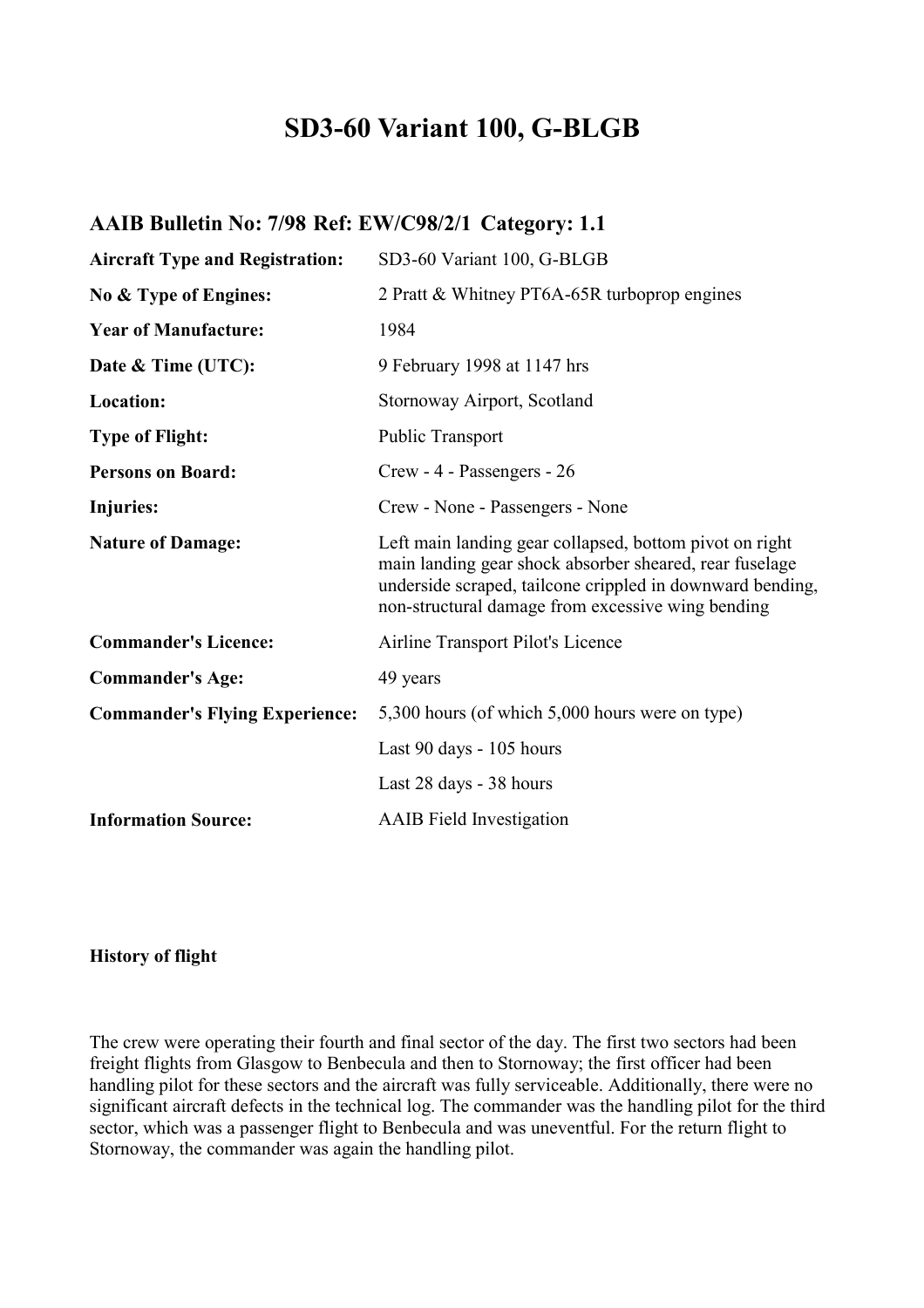This final sector was flown at FL 50, with the aircraft in IMC conditions. The crew noted no indication of ice at this level and the use of the aircraft de-icing equipment was not required. Prior to their approach to Stornoway, the crew contacted ATC and noted the following information: Runway 36 in use, surface wind 260°/ 08 kt, visibility 15 km in light drizzle, cloud few at 800 feet and broken at 1,400 feet agl, temperature plus 7°C and QNH 1002 mb. The commander then briefed for a NDB/DME approach for Runway 36. With G-BLGB still at FL 50, the crew completed the 'Descent' checks and then, when cleared for the procedure completed the 'Approach' checks 'to the line'. The initial approach was normal and the crew were VMC at a range of approximately 8 nm from the airfield. At this stage the commander was certain of his geographical position and, with the agreement of his first officer, decided to continue visually. Although they were in sight of the surface, there appeared to be some patchy cloud in the direction of the airfield and neither pilot could see the runway.

The crew completed the rest of the 'Approach' checks and then did the 'Final' checks down to 'Flaps'; Flap 15 had been selected. By now, the commander was level at his minimum descent altitude (MDA) of 430 feet amsl. Shortly afterwards, the crew acquired visual contact with the runway; the aircraft was to the right of the extended centreline and the crew could see the Precision Approach Path Indicators (PAPI) which were indicating 'four whites'; the commander estimated his range from the runway as one mile. He subsequently recalled that, at the time he considered 'goingaround' but, considering the length of Stornoway runway, decided to land. The commander called for "Full flap" and for "Props to max", and manoeuvred G-BLGB to the runway extended centreline. His subsequent approach was based on runway perspective with the intention of touching down beside the PAPIs. During this final approach, the first officer was monitoring the airspeed and initially called out "Plus 10"; this signified a speed of 113 kt based on a VAT of 103 kt. Thereafter, he called "Plus 5", "VAT" and then "Minus 5" before calling for "Power" on several occasions just before touchdown. Neither pilot could remember the PAPI lights during this final part of the approach and the commander did not think that he exceeded 1,000 feet per minute rate of descent. He was certain that the Ground Proximity Warning System (GPWS) had not activated during the final approach. The commander remembers pulling back on the control wheel just before touchdown but that this had no effect on the rate of descent; he also advanced the power levers but the aircraft had landed before any increase in power was apparent. Touchdown was 'Firm' and beside the PAPIs. On landing, there was a 'bang' and the left side of the aircraft went down. G-BLGB slewed to the left and the commander used full right rudder and brake in an attempt to counter this movement. The aircraft came to rest at the left edge of the runway. With the aircraft stopped, the first officer shut both engines down and the commander switched off the 'Electrics'. The commander then opened the door to the cabin and, saw that the rear emergency door at the rear right side was open and the evacuation was in progress; the flight crew followed the passengers out of the door.

Immediately following the landing, the first officer declared a 'problem' to ATC. The controller had been monitoring the approach and noted the apparent lack of a normal flare; following the call from the crew, he immediately activated the 'Crash Alarm'. Within 30 seconds, the AFS had manned their vehicles and had checked in with the controller; the AFS were cleared direct to the aircraft and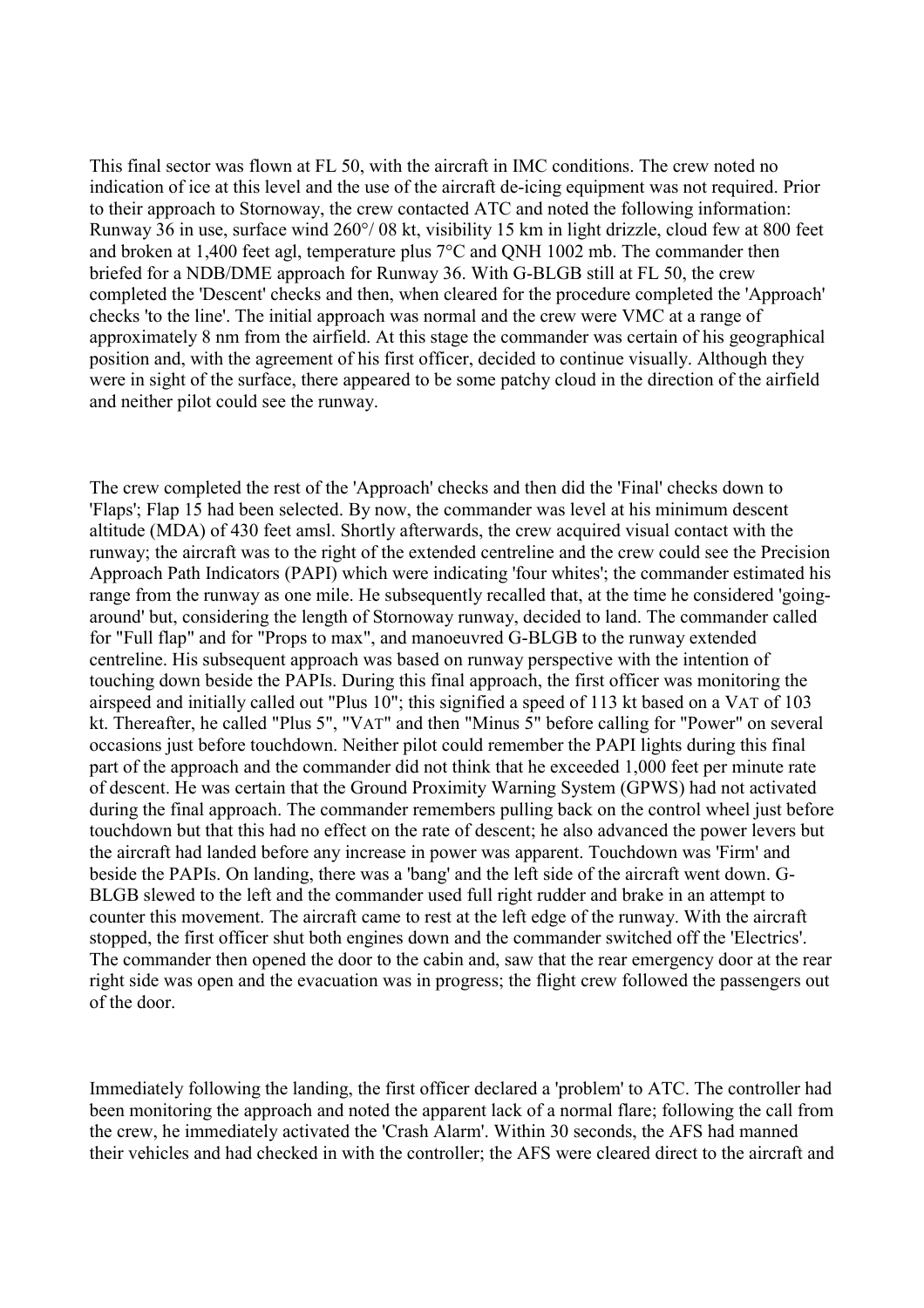arrived there within a minute of the initial call. There was no indication of fire but, with fluid leaking from the right gear, the AFS sprayed the area with foam.

Within the cabin of G-BLGB, the senior cabin attendant had heard a 'very loud bang' on landing and, with the aircraft still moving, called for the passengers to "remain seated with your seat belts fastened". Then, as G-BLGB was slowing down, one passenger informed her that he was a fireman. By now, the aircraft had stopped and, with the normal cabin lights out but the emergency lights illuminated, the fireman opened the emergency door. The senior cabin attendant secured the door open and initiated the evacuation. With the aircraft leaning to the left, it was quite high from the emergency exit to the ground and so the fireman jumped down and helped the passengers from outside while the senior cabin attendant and her supernumerary crew member assisted the evacuation from inside. Once the passengers were all out, the cabin crew moved them away from the aircraft. All the passengers and crew had evacuated by the time the AFS arrived on the scene.

# **Weather information**

An aftercast from The Meteorological Office from Bracknell revealed that there was a frontal system lying northeast to southwest and rippling across the Hebrides. Throughout the area, there was occasional rain or drizzle with a visibility around 10 km, cloud scattered at 700 feet and broken at 1,000 feet agl. The surface wind was 230°/10 kt; at 2,000 feet, the wind was 240°/25 to 30 kt and, at 5,000 feet, the wind was 240°/ 50 kt. Temperature at ground level was plus 8° and minus 1° at 5,000 feet.

With the conditions noted, the Meteorological Office forecaster confirmed that icing was a possibility at 5,000 feet and that moderate wind shear and turbulence was possible close to the surface at Stornoway. However, the flight crew of G-BLGB subsequently confirmed that they had noted no icing during the cruise or descent and that they experienced neither turbulence nor wind shear on approach at Stornoway.

# **Engineering examination**

The first contact of the aircraft with the runway was on the centreline and abeam the PAPIs. The aircraft's track was aligned with the runway and there was no detectable yaw at impact. Ground marks showed that the bursting of the left mainwheel tyre and the collapse of the mainleg had occurred immediately on touchdown and the fuselage, in a slightly nose up attitude, had made heavy contact with the runway. The aircraft bounced for a distance of 46 metres before settling. It then skidded for a further 450 metres before slewing to the left and coming to a halt on the runway.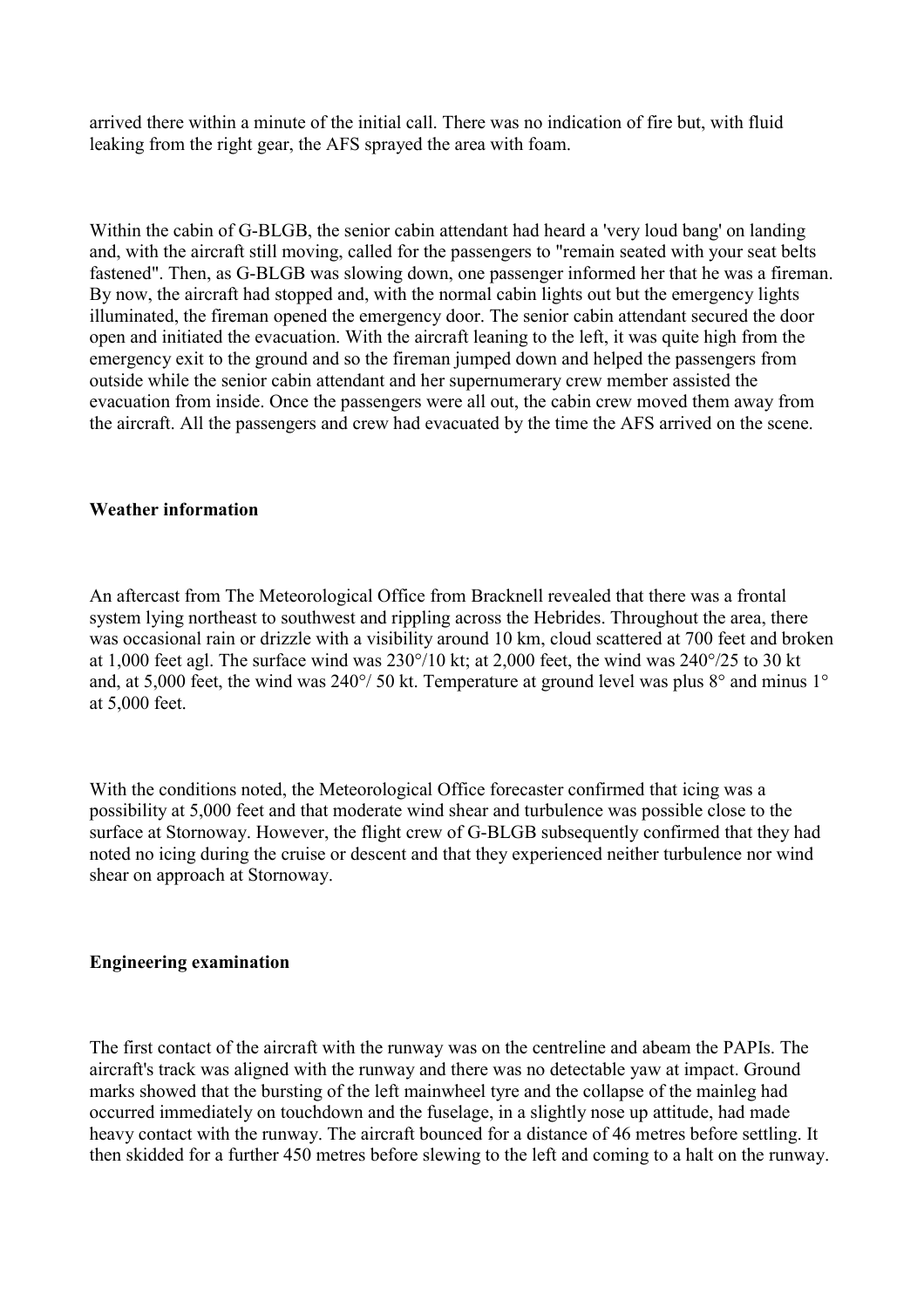In the right landing gear, the pin in the lower attachment of the shock absorber to the swinging arm had sheared but the gear had not collapsed. In the left landing gear, the swinging arm had suffered a longitudinal split, initiating at the axle location and travelling towards the shock absorber lower attachment where the fracture line direction began to progress circumferentially. The shock absorber is the lower part of the diagonal brace which folds during gear retraction. This fracture did not develop to full disintegration of the leg but it allowed the axle to rotate upwards under the impact loads and the tyre contacted the diagonal brace at the position of the folding mechanism and downlock. The tyre burst due to damage to its sidewall from this contact, the downlock stop was sheared out and the brace started to fold. Folding of the brace, and retraction of the gear was then resisted by the extension jack which burst under the excess hydraulic pressure. The fracture in the swinging arm was subsequently opened and examined. Detailed analysis showed that the fracture was in overload and no material or processing defects were found.

Functional tests were carried out on each aircraft system whose malfunction could have been a factor in the accident ie the ice detector, flying controls (freedom and range of movement), stall warners and heaters, pitot static system (drains check, leak check and heaters). All operated correctly, although the leak rates in the pitot systems were outside the maintenance manual requirement. From 130 kt, the left system lost 5 kt in 2.75 minutes and the right lost 5 kt in 1.5 minutes; the requirement is for a 5 kt loss in more than three minutes. It is not considered that these leak rates would produce perceptible discrepancies in the ASI indications and they are not considered significant. Furthermore, the systems may have been adversely affected by the impact.

# **Flight Data Recorder**

G-BLGB was fitted with a 30 minute duration cockpit voice recorder (CVR) and a 25 hour duration digital flight data recorder (DFDR). The CVR was fully serviceable and a time history of the cockpit audio for the accident flight was available to the investigation. All parameters, apart from flap, were operational on the DFDR. Recovery of the data was hampered by a poor quality recording (discussions with the repair organisation indicate that the probable cause was that the recording tape was spooled too tightly on the tape transport). The violence of the initial touchdown also caused data to be corrupted. Special techniques permitted all but 0.5 seconds of data at touchdown to be recovered.

Analysis of the recordings show that, up to the final approach, the flight was uneventful and conducted in a professional manner. A graphical plot of the accident approach and landing is attached together with a plot of the previous landing, the same day, at Stornoway; this earlier landing was preceded by a stabilised approach.

Important events from the CVR are annotated on the time history plot of the accident landing. Eighty five seconds before touchdown, ATC were requested to turn up the approach lights. Forty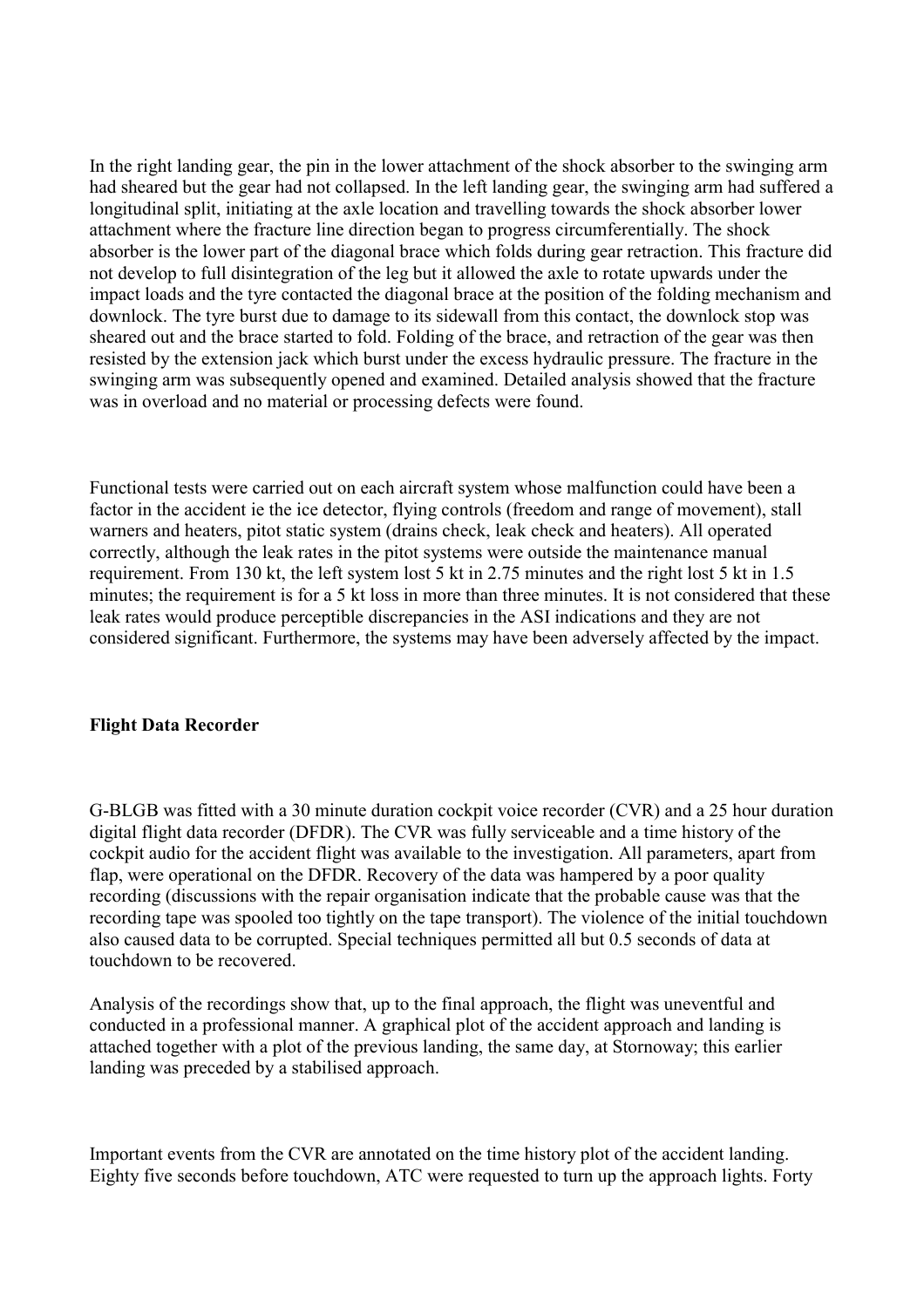seconds before touchdown, the runway threshold was sighted; immediately afterwards, the commander expressed doubts as to whether he should continue with the approach. The aircraft then banked to the left and the heading decreased. Twenty three seconds before touchdown, full flap was selected and the propellers increased to fully fine pitch. Torque reduced to approximately zero, the pitch attitude reduced to -8° (nose down), the aircraft banked to the right and the heading increased towards 360°. Six seconds before touchdown, the right bank reached a maximum recorded value of 26°. The pitch attitude increased, airspeed reduced and the ROD exceeded 1,000 feet/min. Then, the aircraft rolled wings level and at touchdown was banked 3° left and pitched 3° nose up. The touchdown 'G' was not recorded because the force of the impact caused the tape transport to accelerate and corrupt the data. At touchdown, the vertical speed was between 1,000 and 1,400 feet/min and the airspeed was about 89 kt. Torque was increasing through approximately 320 lb feet per engine at touchdown and continued to increase for a further 3 seconds. During the final approach, the first officer was calling airspeeds and, on one occasion during a short pause, the commander had asked him to continue giving him speed information. Additionally, leading up to touchdown, the first officer called for power on four occasions and in quick succession.

After the initial impact, the aircraft bounced, pitched nose down and banked left before returning to the ground about 2 seconds later. Thereafter the aircraft decelerated in a nose down and left wing down attitude.

#### **Manufacturer's information**

The manufacturer was asked to calculate the rate of descent which, with the aircraft configuration and conditions would result in gear collapse. They estimated that a rate of descent in excess of 960 feet per minute would result in failure of the main undercarriage.

#### **Precision Approach Path Indicators**

The PAPIs on Runway 36 are positioned 240 metres from the displaced threshold. A theodolite check of the PAPIs was completed on 29 December 1997 and all the units were found to be within the required tolerances. The report confirmed that, for Runway 36 'four whites' would indicate that the viewing crew were above a 3° 30' glideslope from the PAPIs. On 20 January 1998, an airborne flight check confirmed the accuracy of the theodilite check. Following the accident on 9 February, a further theodolite check was completed on 10 February and this confirmed the accuracy of the PAPIs.

#### **Ground Proximity Warning System**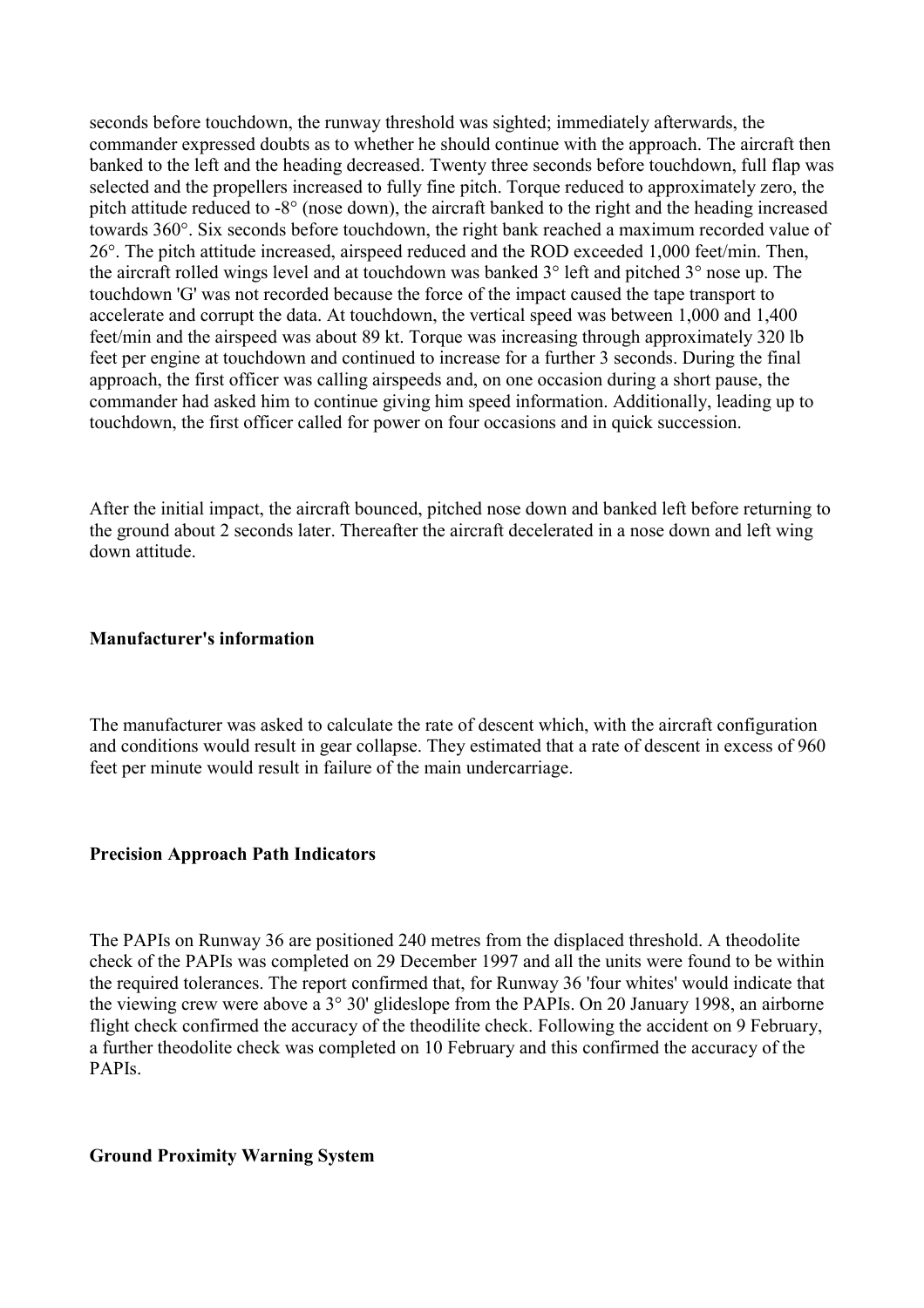A GPWS activation was recorded on the CVR when the crew were over the sea and descending to their declared MDA of 430 feet amsl. This was a Mode 4A warning which indicates that the aircraft has penetrated the 500 feet agl boundary with the gear not down and locked. The company operations manual requires that: 'When an aural alert occurs immediate corrective action is to be taken to correct the flight path so that the alert ceases. In the case of Mode 4, lowering the landing gear or extending the flaps may be all that is required.' Following the alert, the crew lowered the gear and the associated warning stopped.

The other mode of the GPWS which was relevant as the aircraft approached the ground was Mode 1; this activates when there is an excessive 'Sink Rate' above 50 feet agl. There is an aural warning of "Sink Rate" when the aircraft descends at more than approximately 1,000 feet per minute and an aural warning of "Pull Up" when the descent rate is approximately 1,500 feet per minute; these rates of descent are the boundary limits at 50 feet agl and increase with height. Neither of these warnings were heard on the CVR. The GPWS was functionally checked and found to be operating correctly. Following the accident, the circuit breaker associated with the radio altimeter (radalt), and necessary for the operation of the GPWS, was found to be in the extended position. Since Mode 4A operated correctly, this circuit breaker must have extended after the aircraft was level at MDA and this probably happened as G-BLGB impacted the ground; both crew members confirmed that neither had 'pulled' the circuit breaker.

Although radalt was not recorded, analysis of the available FDR information and the GPWS boundary graphs indicate that the aircraft rate of descent above 50 feet agl was very close to the activation point for Mode 1.

# **Company procedures**

The Company Operations Manual Part 9 includes information on aircraft handling. It includes advice that landing flap should not be selected until the runway is in sight. Additionally, it states that the aircraft is easy to land. The advice on landing technique is based on setting the torque to approximately 1,000 lb feet at 1,300 RPM as the final approach path is intercepted. There is also a comment that, as propeller RPM is increased to 1,675 RPM, the airspeed will decrease if power is not increased.

# **Discussion of accident**

The crew were operating their fourth flight of the day and evidence from the CVR shows that they were working well together and in accordance with the company procedures. Throughout all the flights, the aircraft had been serviceable and the weather had been as forecast. Both crew members